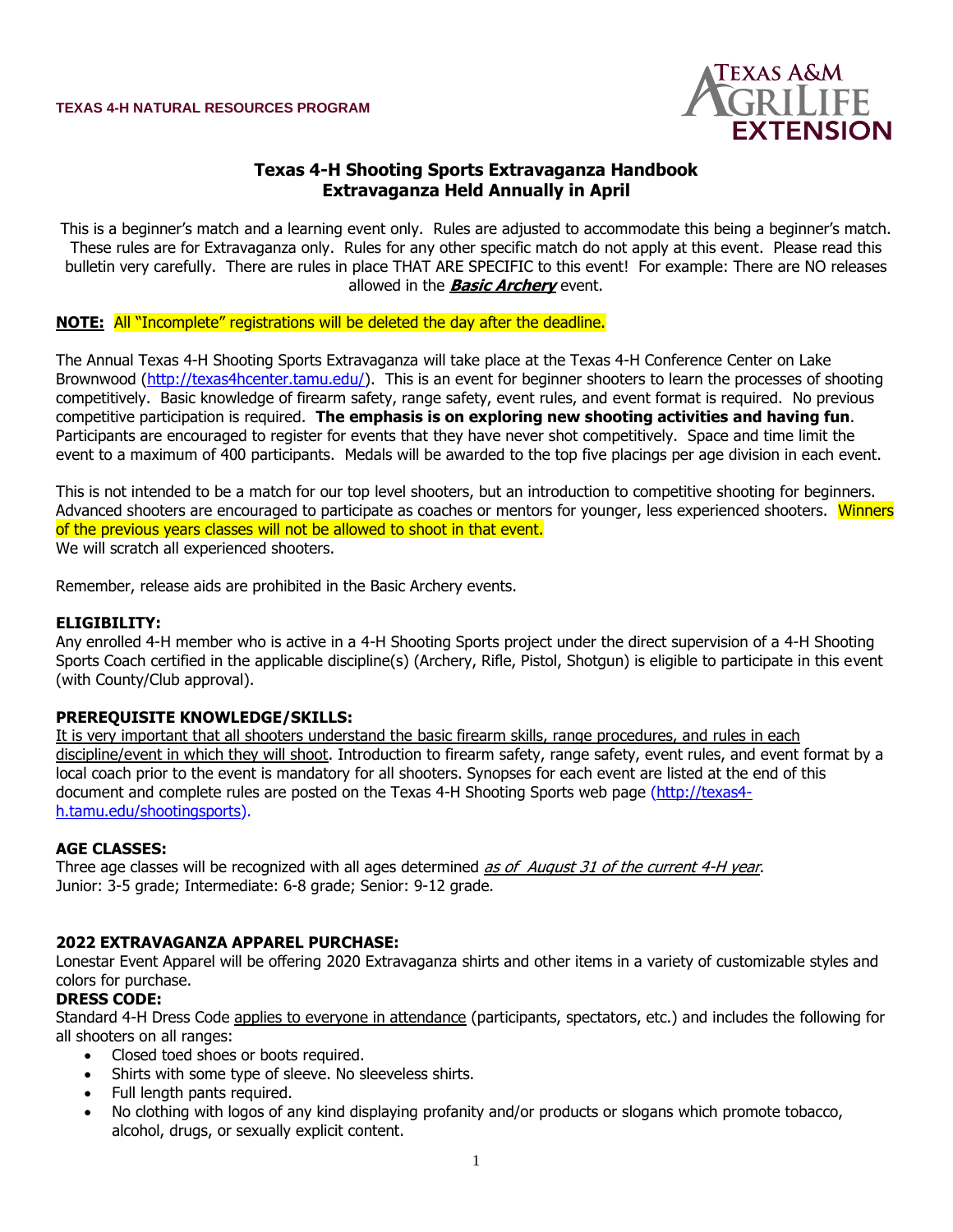• No clothing that exposes midriff, bare chest, undergarments, or which are transparent.

# **LODGING & MEALS:**

Lodging and meal accommodations are available at the Texas 4-H Conference Center. All meals and lodging must be reserved and paid for by an adult through the Texas 4-H Center registration site. Questions specifically regarding lodging and meals should be directed to the 4-H Center at 325.784.5482, [texas4-hcenter@ag.tamu.edu.](mailto:texas4-hcenter@ag.tamu.edu)

# **MATCHES OFFERED:**

Extravaganza event rules and match synopses are at the end of this document. Please make sure you read them. The rules for the State Games or any other 4-H shooting event do not apply at Extravaganza. Eighteen matches are featured: - Air Pistol

- Air Pistol Silhouette
- BB Gun (4 position)
- Running Target (air rifle)
- Sporter Air Rifle
- Precision Air Rifle (standing)
- Air Rifle Silhouette
- Light Rifle
- 3-Position Smallbore Rifle (Prone Only option available
- NASP Basic Archery
- Compound Basic Archery
- Recurve Basic Archery
- NASP 3-D Archery
- Compound 3-D Archery
- Recurve 3-D Archery
- Shotgun Skeet
- Shotgun Sporting Clays
- Hunting and Wildlife Medley

for Juniors)

**SQUADDING:** Squadding will be completed following the close of registration.

#### **PLEASE NOTE THE FOLLOWING:**

- Participants in shotgun events may only participate in two shotgun events due to the distance between the shotgun range and the other discipline ranges. Shotgun squads are made at the range.
- Silhouette events are not completely squadded and may require either a shooter's entire morning or entire afternoon at a remote site away from the 4-H Center. Final squads for these events are made on the silhouette range and will be announced there.
- At event check-in, each shooter will be given a squad card indicating their events and scheduled squad times. Unless actively engaged in another squadded event, shooters should report to the appropriate location approximately 30 to 45 minutes prior to their scheduled time. Conflicts should be cleared with event coordinators. Shooters missing their appointed shooting times may be rotated to the end of the shooting day if time permits and the shoot coordinator approves the rotation. Permission to make up a missed event is not guaranteed.

#### **REGISTRATION:**

# **No on-site registration available at the event.**

| <b>Registration is to be</b><br>completed by individual<br>participants.<br><b>Regular Registration -</b><br>\$30/participant (March 4-<br>April 7)<br>TO REGISTER: Log on to 4-<br><b>H</b> Connect | Enter participant's parent, coach, and county agent information<br>$\bullet$<br>Select participant's choices for disciplines (2 maximum) and 2 alternates<br>$\bullet$<br>Add names of any other participant sharing a firearm with this participant<br>$\bullet$<br>per event choice (this aids in the squadding process)<br>Read 'Refund Policy' and check box for verification<br>$\bullet$<br><b>Submit</b><br>$\bullet$<br>Download Forms to be taken to the event completed and signed. Do NOT<br>$\bullet$<br>mail. Bring with you to event check-in. Forms also available on the website.<br>Waiver-required of all persons, including adults/spectators, who will<br>$\circ$<br>be at the event<br>Pistol Permission Card-required of pistol shooters only<br>$\circ$ |
|------------------------------------------------------------------------------------------------------------------------------------------------------------------------------------------------------|--------------------------------------------------------------------------------------------------------------------------------------------------------------------------------------------------------------------------------------------------------------------------------------------------------------------------------------------------------------------------------------------------------------------------------------------------------------------------------------------------------------------------------------------------------------------------------------------------------------------------------------------------------------------------------------------------------------------------------------------------------------------------------|
| <b>Registration moves to</b><br><b>County Level</b>                                                                                                                                                  | County Extension Office Approves/Denies registration<br>$\bullet$<br>Changes can still be made to registration by contacting your county<br>$\bullet$<br><b>Extension office</b>                                                                                                                                                                                                                                                                                                                                                                                                                                                                                                                                                                                               |
| <b>Registration moves to State</b><br><b>Level</b>                                                                                                                                                   | After the registration closing date (4/7/2022), Texas 4-H Shooting Sports<br>$\bullet$<br>Program approves registrations. Registrations will remain as "pending" until                                                                                                                                                                                                                                                                                                                                                                                                                                                                                                                                                                                                         |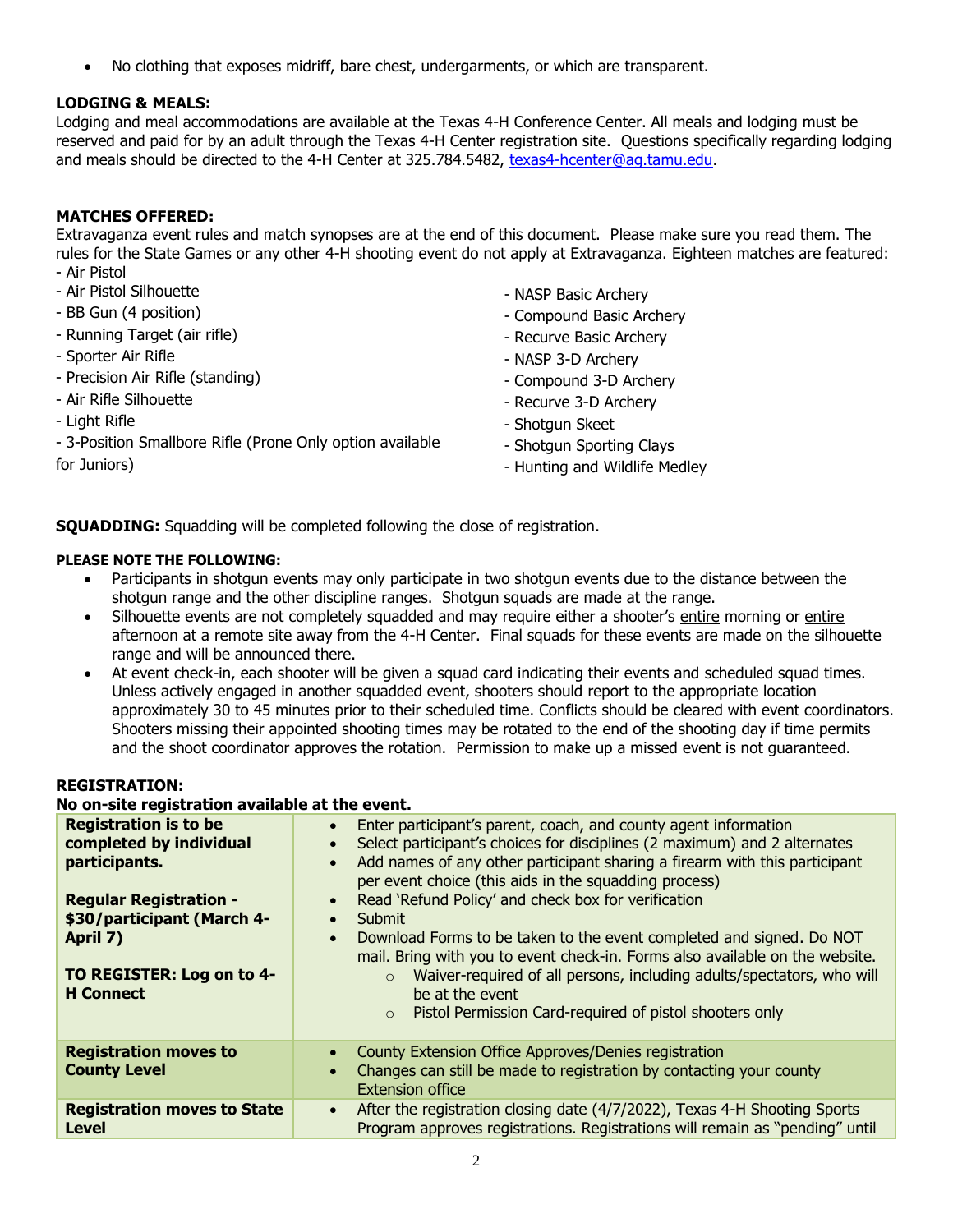|              |                        | this time<br>• After this approval, changes cannot be made and your method of payment<br>will be charged. There is NO late or on-site registration for this event.                                                                                          |
|--------------|------------------------|-------------------------------------------------------------------------------------------------------------------------------------------------------------------------------------------------------------------------------------------------------------|
| Day of match | $\bullet$<br>$\bullet$ | Bring completed and signed forms to contest site (downloaded and printed<br>from 4-H Connect or website). These forms are REQUIRED for all<br>registrants, coaches, and spectators. DO NOT MAIL - BRING WITH<br><b>YOU ON APRIL 23.</b><br><b>HAVE FUN!</b> |

## **CHALLENGES:**

This is a great learning experience for shooters, parents, and new coaches. This is part of the process for scored targets at every shooting event. Shooters may view targets for one hour as soon as they become available. For this event, all shooters may have one adult/coach/experienced 4-H shooter with them while viewing. A target may be challenged if the shooter feels that it has been scored incorrectly. Fee to challenge is \$1.00. The fee is returned to the shooter if a change is made by their challenge.

## **PROTESTS:**

Shooters only may file a protest for any injustice, violation of the rules, or other circumstance that may have results in placing them at a disadvantage relative to other shooters. Such conditions must be reported to the range officer or field referee immediately. If satisfaction is not obtained, the situation should be reported immediately to the event manager. The shooter only has the right to file a written protest with a \$20 protest fee within 1 hour of time their squad has finished. The jury will investigate and reach final resolution of the matter as soon as possible. The jury is made up of Craig Sullivan, Roy Green, and Larry Perez.

## **AWARDS:**

Results will be posted by discipline/event when scoring and tabulation is completed. Medals will be awarded to the top five placings per age division in each event. All participants will receive a 2022 Extravaganza patch. Medals **WILL NOT** be mailed. If you are unable to attend the awards ceremony, please have someone pick up your award for you.

## **FAN INTERFERENCE:**

Disruption by parents, coaches or other individuals will not be permitted. Sanctions ranging from a warning to ejection from the grounds or disqualification will be imposed for interference with the operation of the match or disruption of the events on a firing line or field.

## **CHECK-IN:**

Friday: On-site check-in will be available Friday evening (6:00-9:00 p.m.). Only one coach or leader responsible for the county/club may check-in. If county is split into separate clubs or projects, please make arrangements to pick up packets separately by emailing Beverly Sullivan at [sullivan@centex.net.](mailto:sullivan@centex.net)

Saturday: Those arriving on Saturday morning must plan on arriving by 7:00 AM in order to clear check-in and get their packets prior to the 8:00 a.m. orientation. Only one coach or leader responsible for the county/club may check-in, or make prior arrangements for separate packets at the e-mail address above.

## **ORIENTATION:**

Orientation will begin at 8:00 a.m. on Saturday and is mandatory for everyone.

# **PERSONAL GEAR:**

In general shooters provide their own firearms, ammunition and archery equipment as well as personal eye and ear protection.

- A limited number of air rifles, air pistols, smallbore rifles, and shotguns may be available for those who wish to try these events but do not have personal equipment. These will be very limited and availability is not guaranteed.
- Equipment **MAY** be provided on the Running Target range.
- Only .177 caliber may be used in air rifle and air pistol events.
- Sharing equipment poses problems for some events, as a result no more than two (2) shooters may share a rifle or pistol and their need to share equipment MUST be noted on the participant registration form. Two shooters CANNOT share a .22 rifle in both silhouette and either 3-position or light rifle. The silhouette range is off-site, so the rifles will not be available to on-site shooters. Follow the registration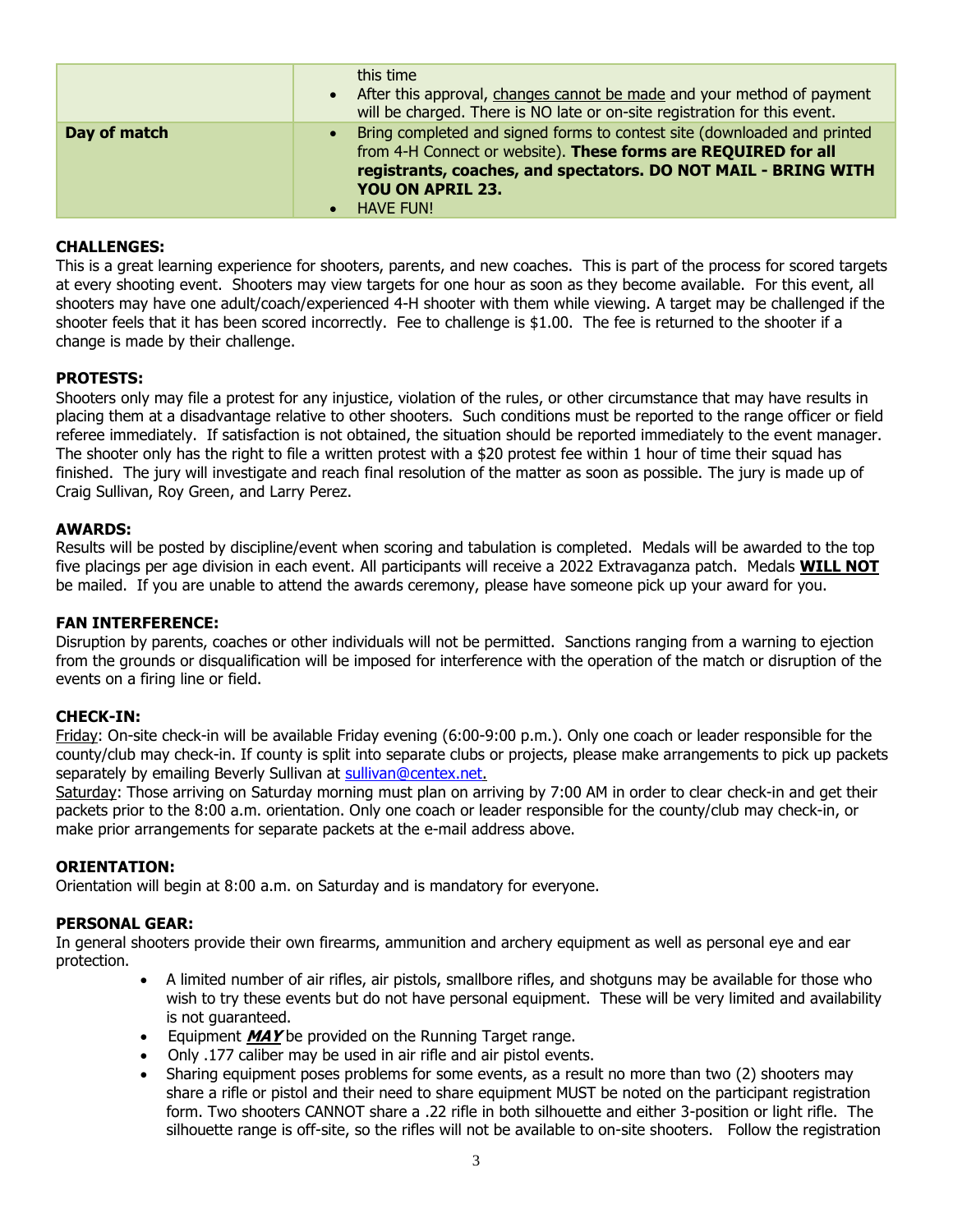instructions to designate the shooters and the equipment that will be shared. Give each rifle or pistol being shared a number, (e.g. #1, #2, etc.), to identify the shooters sharing it. THIS CANNOT BE DONE ON THE DAY OF THE EVENT!

- Adding shooters after squadding has been completed is not possible.
- It is recommended that equipment be stored in a locked vehicle. There are no secure facilities at the 4-H Center.

## **GENERAL SAFETY RULES:**

The highest standards of safety must be maintained at all times. To help us in achieving that end, the following rules apply:

- 1. All firearms must have an action open indicator (open bolt indicator, empty chamber indicator, etc.) in the action at all times when not on the firing line. Either commercial or handmade indicators may be used.
- 2. Rifles with multiple cartridge magazines must be loaded with only the appropriate number according to the event being shot, no more:
	- 3 Position Smallbore Rifle must load a single cartridge at a time
	- Light Rifle may load to bull (target) requirements (4 at a time, then reload)
	- Smallbore Rifle Silhouettes may load to one bank of animals (5 at a time, then reload)
- 3. No pre-loaded magazines allowed. Shooter must load after range officer instructs to do so on the firing line.
- 4. Ammunition must be carried separate from the firearm case. No ammunition of any type should be kept in the firearm case.
- 5. No hollow-point or sidewinder ammunition is permitted.
- 6. Users of semi-automatic firearms are responsible for keeping ejected brass from interfering with others.
- 7. No practice or off-range shooting is permitted using any equipment in any location on the day of the event.
- 8. Firearms, ammunition and archery equipment is to be kept under direct adult supervision at all times.
- 9. Firearms, archery equipment and ammunition are not permitted in the dorms.
- 10. Adequate eye and ear protection is required for all persons on or in the immediate vicinity of the firing line for all shooting events during live firing. This includes spectators who are close to the firing line. Exceptions:
	- Ear protection is not required in the air rifle and air pistol events.
	- Neither eye nor ear protection is required in the archery events, but the use of protective eye wear is strongly encouraged.
- 11. Event coordinators and range staff are in absolute control of their respective ranges. Their commands must be obeyed immediately and completely.
- 12. The use of reloaded ammunition must be approved in advance of use. Reloaded ammunition for any event must be accompanied by the appropriate documentation. Please see the "[Reloading Rules](http://texas4-h.tamu.edu/files/2013/10/nat_res_ss_rules_reloading_13.pdf)" on the 4-H Shooting Sports [website](http://texas4-h.tamu.edu/shootingsports) for details. The shooter of reloaded ammunition assumes all responsibility of any incident involving that ammunition including the damage of property and injury to persons involved.
- 13. All equipment must be cased when brought to the firing line. One case per firearm.
- 14. All rifle and pistol cases must be marked on the exterior with 'M' for the muzzle end.
- 15. No double-tapping of any firearm on any range. This is defined as rapidly pulling the trigger twice on the same target.

The Texas 4-H Shooting Sports Project does not allow any games that involve shooting at another individual or at humanoid targets. For this reason, water balloon launchers, water guns, air soft guns, paintball guns, marshmallow guns or similar items are not permitted on the grounds. If they are seen at this event, they will be confiscated.

## **VOLUNTEER ASSISTANCE NEEDED:**

As in the past, some help will be needed on ranges, in the scoring area, in the target review area, and as couriers during the day Saturday. Some assistance may be needed with particular venues for added safety reasons. Your willingness to help as needed is appreciated.

If you are willing to help, please contact Beverly Sullivan [\(Sullivan@centex.net\)](mailto:Sullivan@centex.net) to help us locate you early. At least one volunteer from each county will be helpful when time is available. Teens are encouraged to assist as well.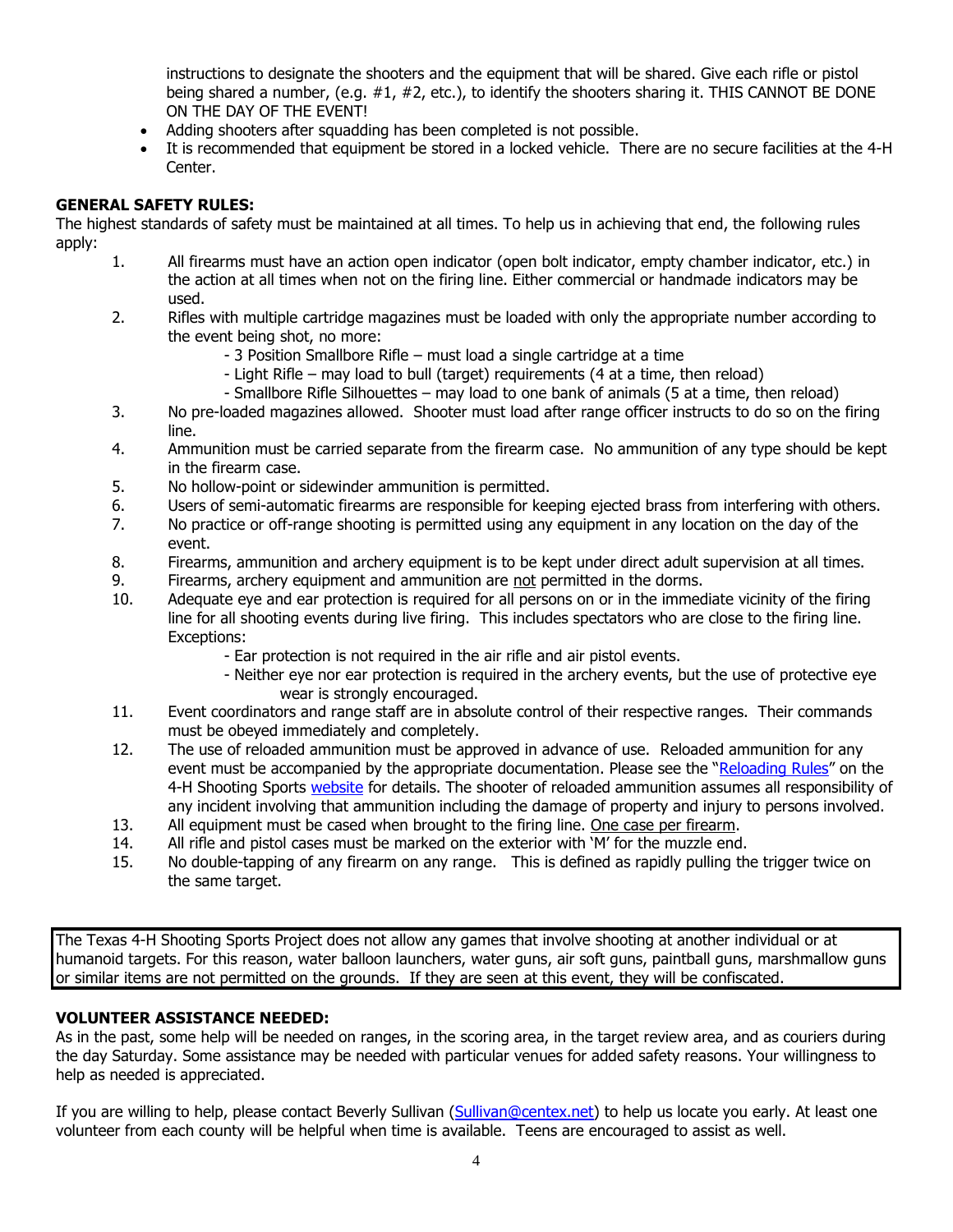This is the 36th annual Texas 4-H Shooting Sports Extravaganza. We expect it to continue in the traditions of the earlier ones, bringing fun, fellowship and new ideas to shooting sports youth, parents and leaders. Come and join us in making this event special! We look forward to seeing you there.

## **MATCH SYNOPSES: Shooting Events, Courses of Fire, and Shoot Locations**

This is a beginner's match only. Rules and procedures may be adjusted to accommodate this being a beginner's match. Rules for any other match do not apply at this event.

Please review those events which your shooters have selected. Note that the silhouette events are held at a site off of the 4-H Center property and participation may require up to ½ day. Shotgun events are also held at a site off of the 4-H Center property. Because of the distance to this range, shotgun will be considered an all-day event. Squad times for these events are approximate and indicate either morning or afternoon squads which will be made up on site. **Each county or club must provide adequate transportation and adult leaders to get shooters to the proper locations.**

The Dress Code stated above applies to all ranges and all matches.

| <b>Air Pistol Match</b>            |                                                                                          |                                                                              |                                                                                                 |
|------------------------------------|------------------------------------------------------------------------------------------|------------------------------------------------------------------------------|-------------------------------------------------------------------------------------------------|
| Location:                          |                                                                                          | Texas 4-H Center - Recreation Room, Main Building                            |                                                                                                 |
| Targets:                           | B-32 four bull                                                                           |                                                                              |                                                                                                 |
| Courses of Fire:                   |                                                                                          | All firing will be at 10 meters (33 feet), ten (10) shots per target         |                                                                                                 |
|                                    |                                                                                          |                                                                              | Junior - ten (10) shots, two-hand hold, heel of the hand support only; no other point of        |
|                                    | contact. (3.3.4 shots per bull)                                                          |                                                                              |                                                                                                 |
|                                    |                                                                                          | Intermediate - twenty (20) shots, two-hand hold, standing (5 shots per bull) |                                                                                                 |
|                                    |                                                                                          | Senior - thirty (30) shots, one-hand hold, standing (5 shots per bull)       |                                                                                                 |
| Equipment:                         |                                                                                          |                                                                              | Pistol Permission Card is required to shoot (http://texas4-h.tamu.edu/shootingsports).          |
|                                    |                                                                                          | Any safe .177 caliber (4.5 mm) air pistol with open sights only.             |                                                                                                 |
| Time:                              |                                                                                          |                                                                              | A total of one (1) minute per record shot. Sighter shots are permitted on the designated        |
|                                    |                                                                                          | bull. Relays are scheduled on 45 minute intervals.                           |                                                                                                 |
| Match Supervisor:                  | Mr. Phil Guenther                                                                        |                                                                              |                                                                                                 |
| <b>Air Pistol Silhouette Match</b> |                                                                                          |                                                                              |                                                                                                 |
| Location:                          |                                                                                          | Woodmen of the World Silhouette Range (maps available at event check in)     |                                                                                                 |
| Targets:                           | 1/10 Scale Metallic Silhouettes                                                          |                                                                              |                                                                                                 |
| Course of Fire:                    |                                                                                          | All shooting from standing position as follows:                              |                                                                                                 |
|                                    | <b>Junior</b> (20 shot course)                                                           | <b>Intermediate</b> (30 shot course)                                         | <b>Senior</b> (40 shot course)                                                                  |
|                                    | 10 pigs @ 10 yards<br>10 rams @ 12.5 yards                                               | 10 pigs @ 10 yards<br>10 turkeys @ 12.5 yards                                | 10 chickens @ 10 yards<br>10 pigs @ 12.5 yards                                                  |
|                                    |                                                                                          | 10 rams @ 15 yards                                                           | 10 turkeys @ 15 yards                                                                           |
|                                    |                                                                                          |                                                                              | 10 rams @ 18 yards                                                                              |
| Equipment:                         |                                                                                          |                                                                              | Pistol Permission Card is required to shoot (http://texas4-h.tamu.edu/shootingsports).          |
|                                    | Any safe .177 caliber (4.5 mm) air pistol with open, non-aperture sights may be used. No |                                                                              |                                                                                                 |
|                                    | electronic or telescopic devices.                                                        |                                                                              |                                                                                                 |
| Time:                              |                                                                                          |                                                                              | Thirty second "Ready" time and two and one-half $(2 \frac{1}{2})$ minute shooting time for each |
|                                    | bank of 5 targets.                                                                       |                                                                              |                                                                                                 |
| Match Supervisors:                 | Larry and Brenda Fissler                                                                 |                                                                              |                                                                                                 |
| <b>BB Gun Match</b>                |                                                                                          |                                                                              |                                                                                                 |
| Location:                          |                                                                                          | Tennis courts or Administration Building patio, depending upon weather       |                                                                                                 |
| Targets:                           | <b>NRA AR-4/10</b>                                                                       |                                                                              |                                                                                                 |
| Course of Fire:                    |                                                                                          |                                                                              | One match of (4) ten-shot stages of prone, standing, sitting, and kneeling for a total of       |
|                                    |                                                                                          |                                                                              | 40 record shots will be fired from a distance of 5 meters (16 feet 4 3/4 inches).               |
| Eligible Ages:                     |                                                                                          | Only Juniors and Intermediates are eligible for this match.                  |                                                                                                 |
| Equipment:                         |                                                                                          |                                                                              | Any safe, factory smoothbore BB gun weighing a total of six (6) pounds or less may be           |
|                                    |                                                                                          |                                                                              | used. Only metallic sights may be used. Rear sights with eyecups and any hooded front           |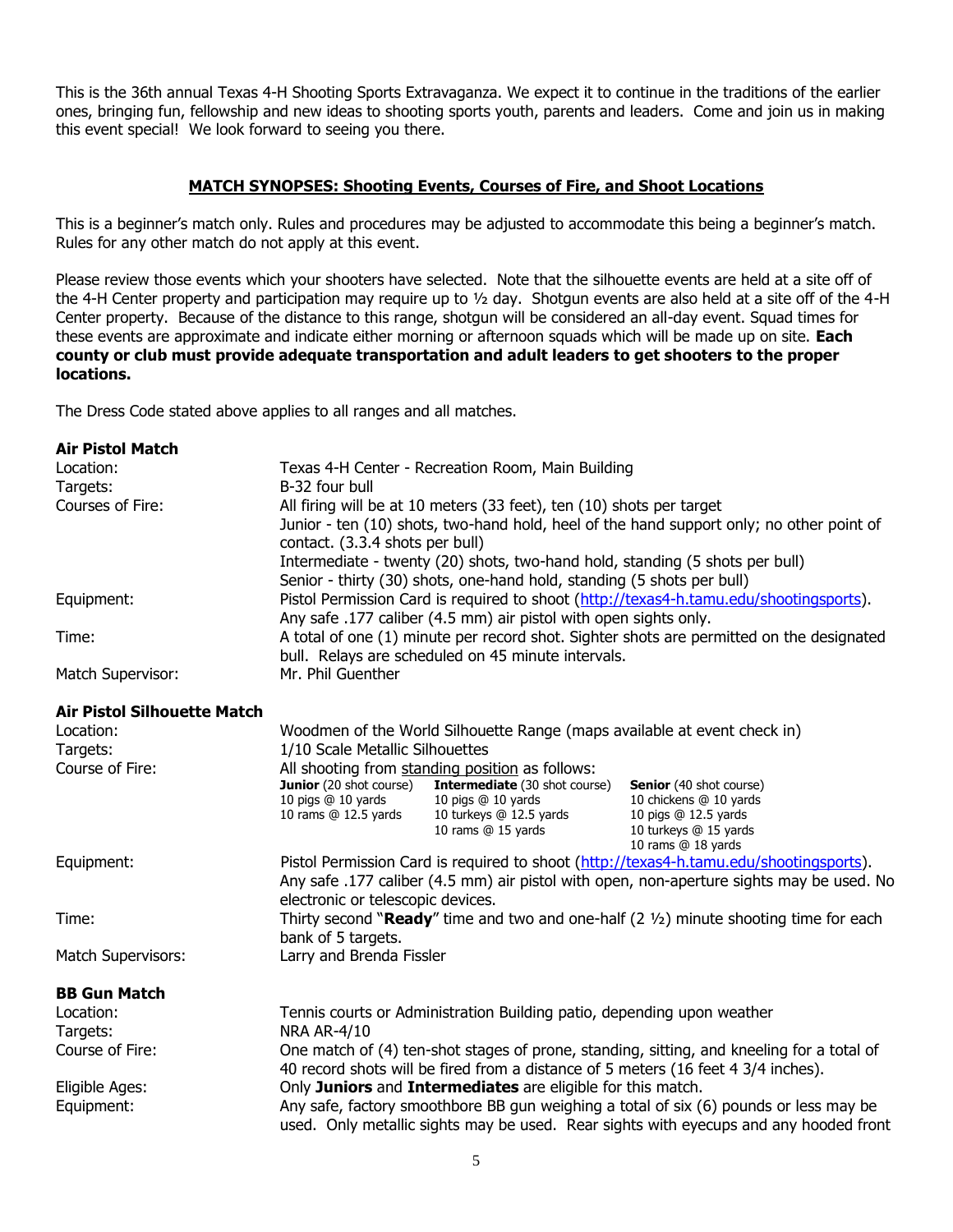site that extends beyond the muzzle may not be used. Blinders are permitted.

Match Supervisor:

| <b>Running Target Match</b>                    |                                      |                                                                                        |                                                                                                 |
|------------------------------------------------|--------------------------------------|----------------------------------------------------------------------------------------|-------------------------------------------------------------------------------------------------|
| Location:                                      | <b>Administration Building Patio</b> |                                                                                        |                                                                                                 |
| Targets:                                       | AR <sub>6</sub>                      |                                                                                        |                                                                                                 |
| Course of Fire:                                |                                      | 20 shot match: 10 slow, 10 fast                                                        |                                                                                                 |
| Participation Limit:                           | 40 shooters                          |                                                                                        |                                                                                                 |
| Equipment:                                     | participants' use.                   |                                                                                        | Any safe .177 caliber air rifle. Telescopic sights permitted. Some rifles will be available for |
| Match Supervisor:                              | Gene Jones, Austin, TX               |                                                                                        |                                                                                                 |
| <b>Sporter and Precision Air Rifle Matches</b> |                                      |                                                                                        |                                                                                                 |
| Location:                                      |                                      | Texas 4-H Center, Lakeside Pavilion                                                    |                                                                                                 |
| Targets:                                       |                                      | AR 1/10, twelve (12) bull targets                                                      |                                                                                                 |
| Course of Fire:                                | Sporter:                             | Juniors - Ten shots each - two targets prone only.                                     |                                                                                                 |
|                                                |                                      |                                                                                        | Intermediates and Seniors - Ten (10) shots each - prone, standing and                           |
|                                                |                                      | kneeling (in that order) for a total of 30 shots.                                      |                                                                                                 |
|                                                | Precision:                           | Juniors - Ten shots each - two targets, standing only.                                 |                                                                                                 |
|                                                |                                      | for a total of 30 shots.                                                               | Intermediate and Seniors - Ten shots each - three targets, standing only                        |
| <b>Equipment Classes:</b>                      |                                      | Sporter and Precision classes will be recognized. While shooters may be squadded       |                                                                                                 |
|                                                |                                      |                                                                                        | together and will shoot the same course of fire, only sporter rifles (up to and including       |
|                                                |                                      |                                                                                        | the Daisy 853/753/953, Crossman 2000, and Daisy SXV40) are permitted in the sporter             |
|                                                |                                      | class. Precision air rifles allow anything beyond those models in price or set up.     |                                                                                                 |
| Equipment:                                     | No scopes permitted.                 |                                                                                        |                                                                                                 |
|                                                |                                      | Any caliber .177 (4.5 mm) air rifle equipped with metallic sights or their equivalent, |                                                                                                 |
|                                                |                                      |                                                                                        | including precision air rifles is permitted. Slings may be used in the prone and kneeling       |
|                                                |                                      |                                                                                        | stages. Shooting jackets, gloves and shooting boots are allowed only in the 'Precision'         |
|                                                |                                      |                                                                                        | class. Adjustable stocks may not be altered between stages in the Sporter class. Two            |
|                                                | sweatshirts may be worn.             |                                                                                        |                                                                                                 |
| Time:                                          |                                      |                                                                                        | One (1) minute per record shot, including sighters (30 minutes total). Relays are on 45         |
|                                                | minute intervals.                    |                                                                                        |                                                                                                 |
| Match Supervisor:                              | Mary Myers, Caldwell, TX             |                                                                                        |                                                                                                 |
| <b>Air Rifle Silhouette Match</b>              |                                      |                                                                                        |                                                                                                 |
| Location:                                      |                                      | Woodmen of the World Silhouette Range (maps available at event check in)               |                                                                                                 |
| Targets:                                       |                                      | 1/10 scale metallic silhouette chickens, pigs, turkeys and rams                        |                                                                                                 |
| Course:                                        |                                      | All shooting from standing position as follows:                                        |                                                                                                 |
|                                                | <b>Junior</b> (20 shot course)       | Intermediate (30 shot course)                                                          | <b>Senior</b> (40 shot course)                                                                  |
|                                                |                                      | 10 pigs @ 20 yards 10 pigs @ 20 yards                                                  | 10 chickens @ 20 yards                                                                          |
|                                                | 10 rams @ 25 yards                   | 10 turkeys @ 25 yards<br>10 rams @ 35 yards                                            | 10 pigs @ 25 yards<br>10 turkeys @ 35 yards                                                     |
|                                                |                                      |                                                                                        | 10 rams @ 40 yards                                                                              |
| Ties:                                          |                                      |                                                                                        | Ties will be broken in three stages: totals in rams, turkeys, pigs and chickens; long runs      |
|                                                |                                      |                                                                                        | in the same order, shoot offs using paper targets and air rifles on the air pistol range.       |
| Equipment:                                     |                                      |                                                                                        | Any safe air rifle weighing no more than 11 pounds with scopes and mounts attached.             |
|                                                |                                      | Length of barrel and action must not exceed 30 inches. Rifles may be powered by        |                                                                                                 |
|                                                |                                      | compressed air or CO2. Calibers permitted include .177 (5MM), .22 or .25.              |                                                                                                 |
|                                                |                                      | Gloves, slings, or palm rests are not allowed.                                         |                                                                                                 |
| Coaching:                                      |                                      |                                                                                        | Each shooter may have a coach or spotter on the firing line with a scope or binoculars to       |
|                                                |                                      |                                                                                        | call shots, keep time and advise. They may not touch the shooter or his/her equipment           |
|                                                |                                      | once the shooter is on the firing line.                                                |                                                                                                 |
| Time:                                          |                                      | Two and one-half (21/2) MINUTES per bank of five (5) targets.                          |                                                                                                 |
| Match Supervisor:                              |                                      | Dwayne Richardson, Brownwood, TX                                                       |                                                                                                 |
|                                                |                                      |                                                                                        |                                                                                                 |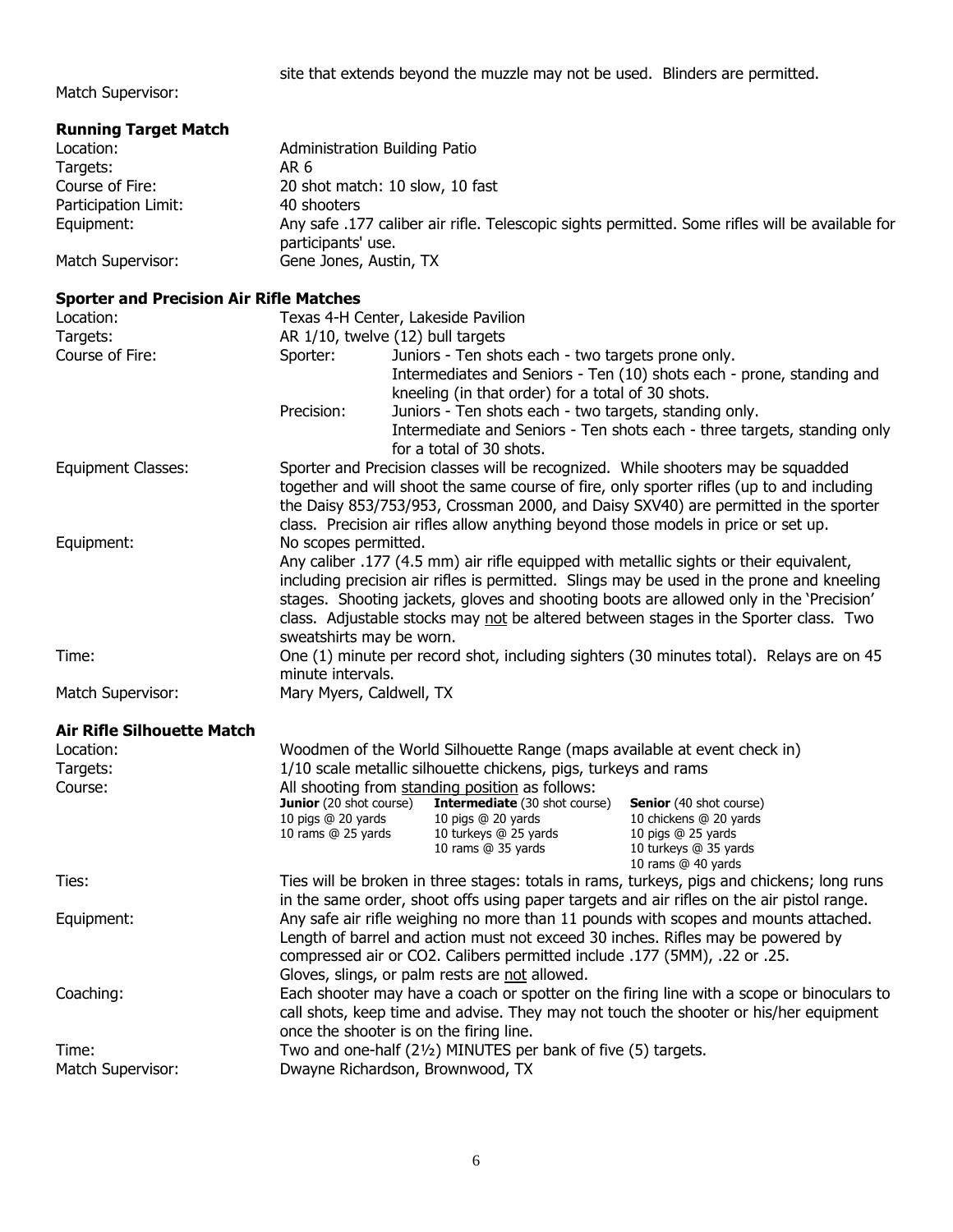# **Light Rifle Match** Location: Texas 4-H Center, Lakeside Rifle Range Targets: A-32 Light Rifle Targets Course of Fire: Twenty (20) record shots will be fired using one (1) target with five (5) bulls, four (4) shots per bull. Unlimited sighters may be fired on the one (1) sighting bull. Total time, including sighters, will be thirty (30) MINUTES (one and one-half MINUTES per record shot). All shots will be fired from the standing position. The same standing position as used in three-position shooting may be used. Rifles must be loaded to a maximum of four (4) rounds (a single bull requirement). Equipment: Any .22 caliber rim-fire rifle chambered for the .22 short, long or long rifle cartridge, having a trigger pull of no less than a two (2) pounds and a total weight not more than eight and one-half (8½) pounds including sights may be used with the following exceptions. Rifles with stocks based on the AR15/M16 platform to include Ruger 10/22 or any other action in an AR stock are not permitted. Release triggers are not permitted. Telescopic sights may be used. Regardless of magazine capacity, ammunition must be loaded to the bull (target); 4 rounds only, then reload. Shooters are responsible for preventing their empties from interfering with other shooters.All rifles must an open bolt indicator (OBI) have in place when not being fired. Commercial or homemade red, orange, chartreuse or yellow OBIs are permitted. No shooting jackets allowed. Match Supervisor: Gary Willhelm, Wickett, TX **Three-position Smallbore Rifle Match** Location: Texas 4-H Center, Lakeside Rifle Range Targets: **A-36 NRA Smallbore Target**

| Targets:          | A-36 NRA Smallbore Target                                                                     |
|-------------------|-----------------------------------------------------------------------------------------------|
| Course of Fire:   | A quarter match course of fire will be used (10 shots each: prone, standing and               |
|                   | kneeling). Shooters will have one (1) minute per record shot fired prone, two (2)             |
|                   | minutes per record shot standing, and one and one-half $(1 \, \nu_2)$ minutes per record shot |
|                   | fired kneeling, including unlimited sighters.                                                 |
|                   | Juniors will fire a 20-shot prone relay with one (1) minute per record shot.                  |
| Rules:            | All competition in this event is individual, therefore no coaching will be allowed after the  |
|                   | match begins. Coaches may assist until sighters are complete.                                 |
| Equipment:        | Open or iron sights only; no scopes allowed. Shooters are responsible for preventing          |
|                   | their empties from interfering with other shooters, and the rifles must be loaded with a      |
|                   | single cartridge at a time. All rifles must an open bolt indicator (OBI) have in place when   |
|                   | not being fired. Commercial or homemade red, orange, chartreuse or yellow OBIs are            |
|                   | permitted. They must be in the action at all times except when on firing line.                |
| Match Supervisor: | Terry Gibich                                                                                  |
|                   |                                                                                               |

## **Hunting and Wildlife Medley**

| Location:         | Texas 4-H Center, Site to be announced                                                                                                                       |
|-------------------|--------------------------------------------------------------------------------------------------------------------------------------------------------------|
| Events:           | Hunter Decision Making, Hunting Skills, and Wildlife Identification and Management.                                                                          |
|                   | There will be no live firing at this event as there is in the State Games.                                                                                   |
| Course:           | Participants will move through an established course, responding to the situations or                                                                        |
|                   | questions posed. Approximately equal thirds of the course will be devoted to each of the<br>events. This simulates the national and state events.            |
| Equipment:        | Pencil or pen and clipboard. All questions and situations will be based on the content of<br>the Texas Parks and Wildlife Department Hunter Education Manual |
|                   | (http://www.tpwd.state.tx.us/outdoor-learning/hunter-education/online-course). No<br>reference materials are permitted on the course.                        |
| Match Supervisor: | Joel and Tracie Utz, Chilton, TX                                                                                                                             |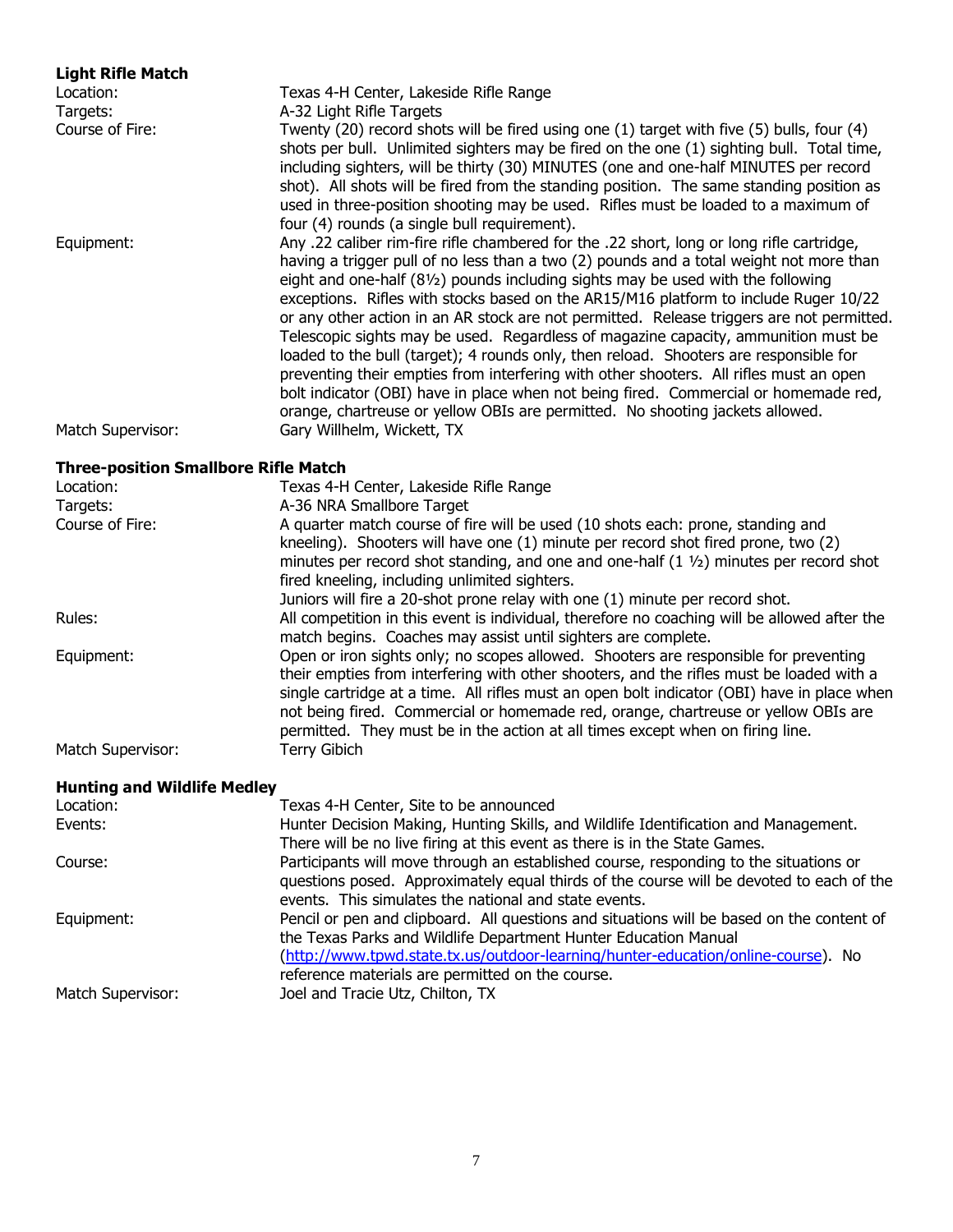| Smallbore Rifle Silhouette Match THIS match has been cancelled for this year. |                                                                            |                                                                                                           |                                                                                                                                                                                                                                                                                                                                                                                                                                                                                                                                                                                                                                                                                                                                                                                                                                                                                                                                                                                                                          |
|-------------------------------------------------------------------------------|----------------------------------------------------------------------------|-----------------------------------------------------------------------------------------------------------|--------------------------------------------------------------------------------------------------------------------------------------------------------------------------------------------------------------------------------------------------------------------------------------------------------------------------------------------------------------------------------------------------------------------------------------------------------------------------------------------------------------------------------------------------------------------------------------------------------------------------------------------------------------------------------------------------------------------------------------------------------------------------------------------------------------------------------------------------------------------------------------------------------------------------------------------------------------------------------------------------------------------------|
| Location:                                                                     |                                                                            | Woodmen of the World Silhouette Range (maps available at event check in)                                  |                                                                                                                                                                                                                                                                                                                                                                                                                                                                                                                                                                                                                                                                                                                                                                                                                                                                                                                                                                                                                          |
| Targets:                                                                      | <b>Standard smallbore silhouettes</b>                                      |                                                                                                           |                                                                                                                                                                                                                                                                                                                                                                                                                                                                                                                                                                                                                                                                                                                                                                                                                                                                                                                                                                                                                          |
| <b>Course of Fire:</b>                                                        | All shooting from the standing position as follows:                        |                                                                                                           |                                                                                                                                                                                                                                                                                                                                                                                                                                                                                                                                                                                                                                                                                                                                                                                                                                                                                                                                                                                                                          |
|                                                                               | <b>Junior</b> (20 shot course)<br>10 pigs @ 40 yards<br>10 rams @ 60 yards | <b>Intermediate (30 shot course)</b><br>10 pigs @ 40 yards<br>10 turkeys @ 60 yards<br>10 rams @ 75 yards | <b>Senior</b> (40 shot course)<br>10 chickens @ 40 yards<br>10 pigs @ 60 yards<br>10 turkeys @ 75 yards<br>10 rams @ 100 yards                                                                                                                                                                                                                                                                                                                                                                                                                                                                                                                                                                                                                                                                                                                                                                                                                                                                                           |
| <b>Ties:</b>                                                                  |                                                                            |                                                                                                           | Ties will be broken in three stages: totals in rams, turkeys, pigs and chickens; long runs                                                                                                                                                                                                                                                                                                                                                                                                                                                                                                                                                                                                                                                                                                                                                                                                                                                                                                                               |
| Equipment:                                                                    |                                                                            |                                                                                                           | in the same order, shoot offs using paper targets and air rifles on the air pistol range.<br>Any safe smallbore rifle with a safe trigger and chambered for the .22 long rifle or long<br>cartridge with a maximum weight of 10 pounds 2 ounces may be used with the following                                                                                                                                                                                                                                                                                                                                                                                                                                                                                                                                                                                                                                                                                                                                           |
|                                                                               | rounds at a time (one bank).                                               |                                                                                                           | exceptions. Rifles with stocks based on the AR15/M16 platform to include Ruger 10/22<br>or any other action in an AR stock are not permitted. Release triggers are not permitted.<br>Barrel must be no longer than 30 inches. Stocks must be of conventional design with<br>combs not extending above the center line of the bore and the toe of the stock not<br>extending more than 7 inches below the center line of the bore. 'Chin rest' stocks are<br>not permitted. Butt plates cannot extend below the lower line of the stock. Any sights,<br>telescopic or metallic, that do not project an image on the target or operate the trigger<br>are permitted. Scopes may not be placed more than 2 inches above the rifle (top of the<br>receiver to bottom of the scope tube). Regardless of the magazine type or capacity, the<br>rifle may only be loaded for one bank of animals at a time; maximum load must be 5<br>Each shooter may have a coach or spotter on the firing line with a scope or binoculars to |
| Coaching:                                                                     | once the shooter is on the firing line.                                    |                                                                                                           | call shots, keep time and advise. They may not touch the shooter or his/her equipment                                                                                                                                                                                                                                                                                                                                                                                                                                                                                                                                                                                                                                                                                                                                                                                                                                                                                                                                    |
| Time:<br><b>Match Supervisor:</b>                                             | David Williams, Brookesmith, TX                                            | Two and one-half (21/2) MINUTES per bank of five (5) targets.                                             |                                                                                                                                                                                                                                                                                                                                                                                                                                                                                                                                                                                                                                                                                                                                                                                                                                                                                                                                                                                                                          |

#### **Basic Archery Compound and Recurve Matches**

New this year! Ask at the 3-D Archery Station for details about exhibition archery flights for compound bows using release aids. Remember, release aids are prohibited in the Basic Archery events.

| Location:         | Texas 4-H Center, Lakeside Archery Range                                                                                                                                                                                                                                                                                                                                                                  |
|-------------------|-----------------------------------------------------------------------------------------------------------------------------------------------------------------------------------------------------------------------------------------------------------------------------------------------------------------------------------------------------------------------------------------------------------|
| Targets:          | Full-color FITA, 40 cm faces: ten concentric scoring rings scored 1 to 10 from the outside<br>to the center.                                                                                                                                                                                                                                                                                              |
| Courses of Fire:  | Juniors: 12 arrows (2 ends of 6) at both 20 and 30 feet (24 record shots)<br>Intermediates: 18 arrows (3 ends of 6) at both 30 and 45 feet (36 record shots)<br>Seniors: 24 arrows (4 ends of 6) at both 45 and 59 feet (18 m) (48 record shots)                                                                                                                                                          |
| Equipment:        | Standard recurve or compound bows with draw weights of 45 pounds (peak) or less are<br>permitted. The archer may use a tab or shooting glove and other standard protective<br>gear. Either single pin adjustable or hunting sights may be used. Release aids,<br>overdraws, string peeps, and optical sights are prohibited in these events. No arrows<br>larger than 23/64 inch in diameter may be used. |
| Rules:            | "Sky drawing" is strictly prohibited and will result in disqualification. This refers to the<br>bow being lifted above the line of targets during the draw allowing the arrow to be<br>potentially released in an unsafe direction.                                                                                                                                                                       |
| Scoring:          | All shafts are scored and the holes are marked after each end. Arrows touching a line<br>are scored at the higher value. Bounce-outs or pass-throughs may be scored by the<br>marks in the target if they are identifiable. Dropped arrows beyond reach of the bow will<br>be counted as shot.                                                                                                            |
| Match Supervisor: | Jim Peagler, Edna, TX; Ben Dybala, Matagorda County                                                                                                                                                                                                                                                                                                                                                       |